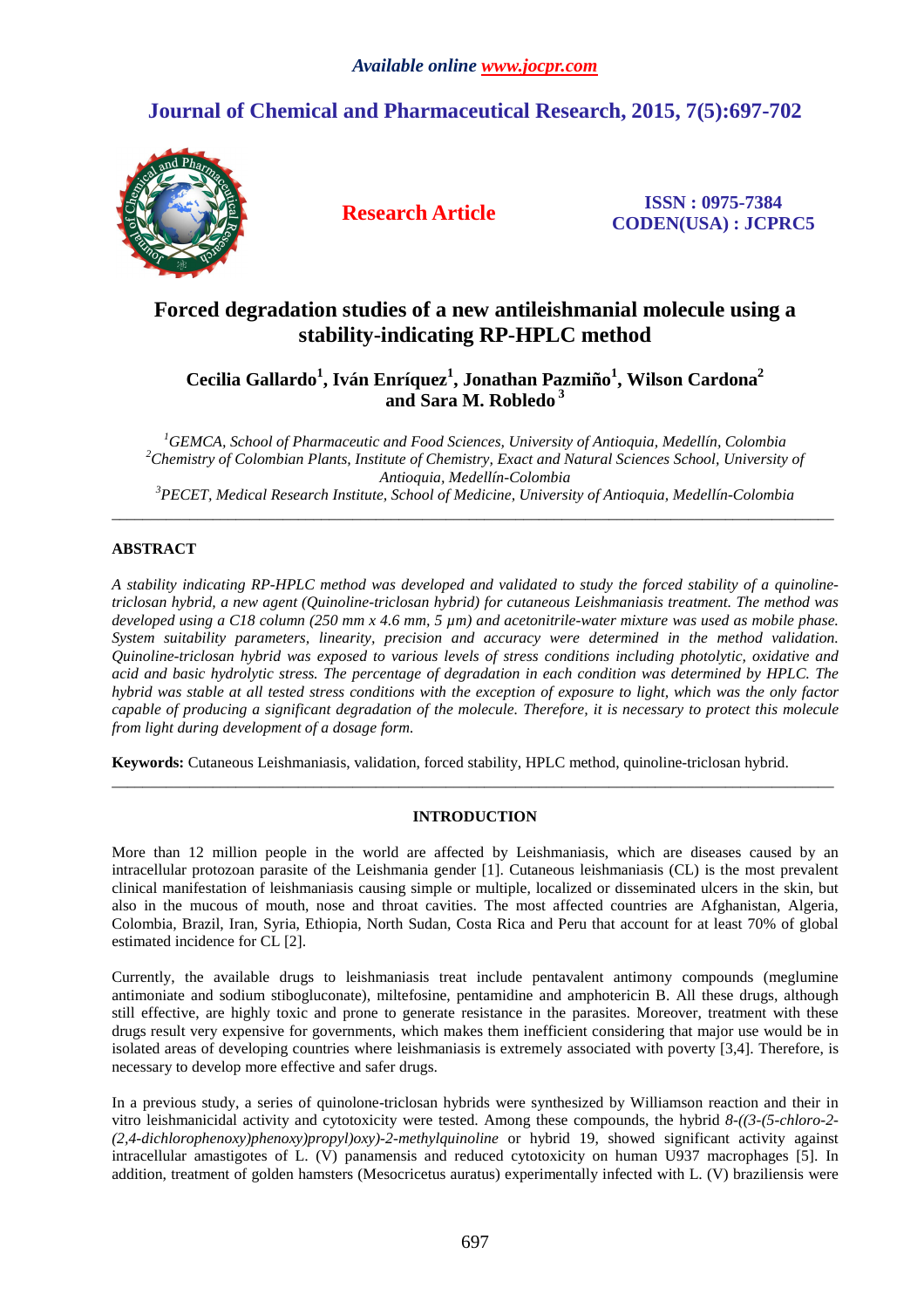treated an oil-in-water cream formulation with 3% of the hybrid 19 per day during 15 days and produced cure in 6/8 hamsters and relapse in 1/8 hamsters (unpublished data). In order to start the development process of an adequate pharmaceutical formulation of this compound was mandatory to accomplish a forced or stress stability study, enabling the identification of factors that promote the chemical decomposition and the elucidation of degradation pathways [6]. This information becomes an important criterion for choice of excipients, manufacturing process and packaging materials [7].

*\_\_\_\_\_\_\_\_\_\_\_\_\_\_\_\_\_\_\_\_\_\_\_\_\_\_\_\_\_\_\_\_\_\_\_\_\_\_\_\_\_\_\_\_\_\_\_\_\_\_\_\_\_\_\_\_\_\_\_\_\_\_\_\_\_\_\_\_\_\_\_\_\_\_\_\_\_\_*

The forced or stress stability study are performed at conditions more severe than accelerated stability. The ICH Q1A (R2) guide "Stability testing of new drug substances and products" [8] gives only general instructions on forced degradation studies. The selection of the conditions of degradation, such as drug concentration, solvent, temperature, pH, humidity, type and amount of reagent and duration of the study, play a pivotal role in this type of study. These must be higher than those used in studies of accelerated degradation but neither can be too extreme. In this sense, there is not a general consensus among the scientific community, giving rise to a wide range of conditions used in stress stability, which differ from investigator to investigator [9]. For these reasons, several researchers have focused their efforts in providing valid guidelines, looking that the results obtained in conditions of forced stability can be used to predict stability problems under natural conditions [10-12]. Other authors consider certain features of the molecule impede the harmonization of these studies, e.g. decomposition rate and solubility; and therefore is only possible consensus on some general rules as: to select conditions which produce at least 10% of degradation on the compound of interest [7].

To conduct a forced stability study is necessary to development and validate the analytical method to ensure that this method accomplish the requirements needed [12]. Considering that HPLC technique is the most used in stability studies with 65% prevalence [13], this work was aimed to develop and validate a stability-indicating method by HPLC and subsequently characterize the stability behavior of hybrid 19, applying a forced stability study under stress conditions proposed by Singh and Bakshi [11].

## **EXPERIMENTAL SECTION**

## *Reagents and materials*

The hybrid 19 was synthesized via Williamson reaction of *O-triclosan alkyl bromide* and *8-hydroxyquinaldine* [5]. Acetonitrile HPLC LiChrosolv® (Merck Millipore), ortho-phosphoric acid Suprapur® (EMD Millipore), hydrochloric acid 37% Ensure® (Merck), hydrogen peroxide 30% Ensure® (Merck), sodium hydroxide Ensure® (Merck), ethanol LiChrosolv® (Merck), HPLC grade water was obtained from a Synergy® Millipore system.

## *HPLC instrument*

The cromatograph used was a Shimazdu Prominence UFCL with LC-20AD series binary pump systems, SIL-20A HT auto sampler, SPD-M20A diodes array detector and DGU-20A5 degasser and LC Solutions software was used to acquire and process the data. The column used was ZORBAX Eclipse Plus C18 (250mm×4.6mm, 5.0µ).

## *Chromatographic conditions*

The mobile phase consisted of water pH 3.0 (ortho-phosphoric acid 85%) (A) and acetonitrile (B). A gradient method was used varying the solvent B percentage as follows: the initial percentage was 10% and it was maintained during 3.5 min, changed to 70% (3.5-3.55 min), increased to 85% (3.55-12.5 min), and held for 2.5 min (12.5-15 min); finally it decreased to 10% within 2 min (15-17 min) and it kept to 8 min for re-equilibration of the column (17-25 min). Flow rate was 1.0 mL/min. Run time was set to 25 minutes and the detection was carried out at 285 nm, the volume injection of the sample was 20 µL.

## *Chromatographic method development*

Water, acetonitrile, methanol and mixtures of them were used as possible mobile phases or solvents to dissolve the sample. Because of the structural features of the hybrid 19, stationary phases C8, C18 and cyano were tested. Finally, the gradient was adjusted to achieve the best chromatographic parameters.

## *Validation sample preparation*

Samples were prepared from a stock solution of 1.0 mg/mL in acetonitrile and sonicated for 5 minutes until complete dissolution. Appropriate dilutions were performed in the range  $20-180$  ug/mL using water: acetonitrile 50:50. The samples were filtered through 0.45 µm membrane and dispensed into 1 mL HPLC vials. Chromatographic parameters and system suitability were determined using a degraded sample by photolysis. The concentration sample was 0.1 mg/mL in water: acetonitrile 50:50 and it was irradiated in a solar simulation chamber 1500e ERICHSEN Solarbox, at 700 W/m2 for 6 hours.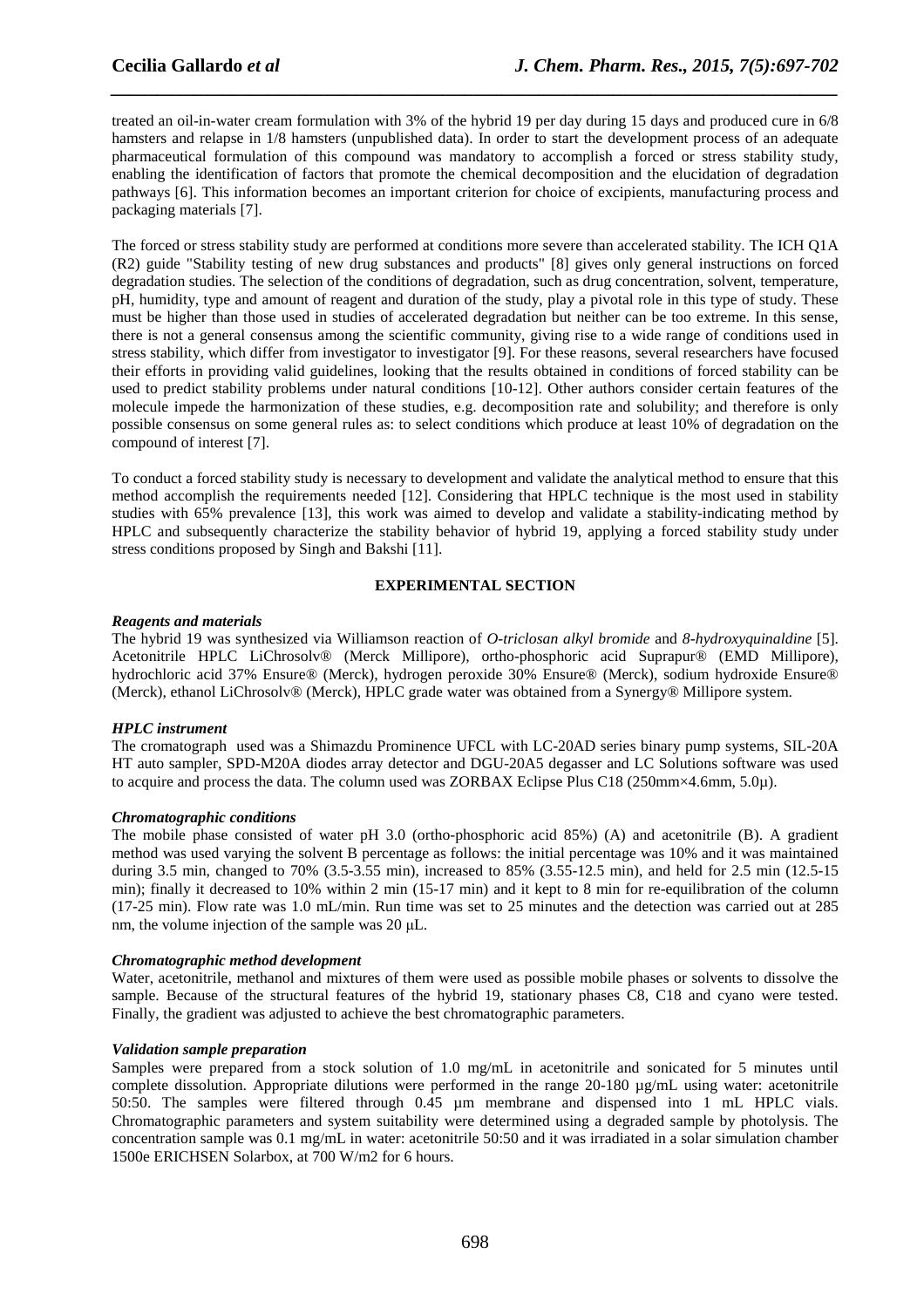The method was validated according to the following parameters: linearity, precision, accuracy, system suitability and stability of the solution. For linearity assay, seven solutions of concentrations between 20.0 and 180.0  $\mu$ g/mL were prepared in water: acetonitrile 50:50. Two calibration curves per day were done during three consecutive days. All statistical analyzes were performed using the software STATGRAPHIS® Centurion XVI; Grubb's test was applied to determine the existence of outliers and Levene's test to evaluate the variance homogeneity at each level of concentration; the  $R^2$  coefficient was determined and used to identify the best curve fit.

*\_\_\_\_\_\_\_\_\_\_\_\_\_\_\_\_\_\_\_\_\_\_\_\_\_\_\_\_\_\_\_\_\_\_\_\_\_\_\_\_\_\_\_\_\_\_\_\_\_\_\_\_\_\_\_\_\_\_\_\_\_\_\_\_\_\_\_\_\_\_\_\_\_\_\_\_\_\_*

The inter-day precision was determined in five assays with samples sets at three different concentrations (20.0, 100.0 and 190.0 µg/mL) of the compound. This process was reproducing for three consecutive days; the variation degree was determined by the Pearson's Coefficient of Variation. The accuracy was also determined in these sets of samples. The error percentage in each measurement was determined and expressed in relation to 100 %.

To evaluate the sample stability, samples freshly prepared at 100.0 µg/mL in water: acetonitrile 50:50 were injected  $(t<sub>o</sub>)$ ; in addition, these samples were dispensed in vials for chromatography and stored during 24 hours and then injected  $(t_f)$ ; the reduction in the chromatogram area was determined and expressed as a percentage.

#### *Forced degradation study*

Working samples at 0.3 mg/mL in water: ethanol 2: 3, were prepared from a stock solution at 1.0 mg/mL in ethanol. The samples were subjected to the conditions proposed by Singh and Bakshi and summarized in Table 1 [11]. Photolytic degradation was performed in a solar simulator (Solarbox1500e), equipped with xenon lamp set at  $600W/m<sup>2</sup>$  for 5 hours, following the ICH guide: "Photostability testing of new drug substances and products" [14]. Then, samples subjected to acid and basic hydrolytic degradation were neutralized at pH near to 7.0 to quench the reaction. Acetonitrile was added to samples to achieve a concentration of 120.0 µg/mL and to avoid a possible precipitation. Finally, samples were filtered throughout 0.22 µm membrane filter before injected. The analysis was done in triplicate for each condition of degradation.

|  |  | Table 1. Drug classification system according to its stability <sup>a</sup> |
|--|--|-----------------------------------------------------------------------------|
|--|--|-----------------------------------------------------------------------------|

|                         | Category of drug   Acid and basic hydrolysis condition (HCL & NaOH) <sup>b</sup> | Oxidation condition $(H2O2)^b$ |
|-------------------------|----------------------------------------------------------------------------------|--------------------------------|
| Practically stable      | $5N/48$ hours/refluxing                                                          | 30%/48 hours/R.T.              |
| Very stable             | $2N/24$ hours/refluxing                                                          | $10\%/24$ hours/R.T.           |
| Stable                  | $1N/12$ hours/refluxing                                                          | $3\%/24$ hours/R.T.            |
| Labile                  | $0.1N/8$ hours/refluxing                                                         | $3\%/6$ hours/R.T.             |
| Very labile             | 0.01N/8 hours/40 $^{\circ}$ C                                                    | $1\%/3$ hours/R.T.             |
| <b>Extremely labile</b> | $0.01N/2$ hours/25 °C                                                            | $1\%/30$ minutes/R.T.          |

*<sup>a</sup>Adapted with permission from S. Singh; M Bakshi [11]* 

*<sup>b</sup>Concentration, time and temperature respectively related for each degradation condition.* 

*R.T. room temperature* 

#### **RESULTS AND DISCUSSION**

#### *Method development*

The UV absorption spectra of hybrid 19 in methanol and acetonitrile exhibited an absorbance maximum at 285 nm and a shoulder between 310-330 nm (Figure 1). Thus, HPLC detector was set at 285 nm. The molecule under study is composed by triclosan and 8-hydroxyquinoline, bonded them through an ether linkage, and since triclosan exhibits a characteristic peak at 290 nm [15] and 8-hydroxyquinoline has an absorbance band at 310 nm [16-18], the absorptions observed could correspond to these nucleuses separately.



**Figure 1: Hybrid 19 UV spectrum in acetonitrile**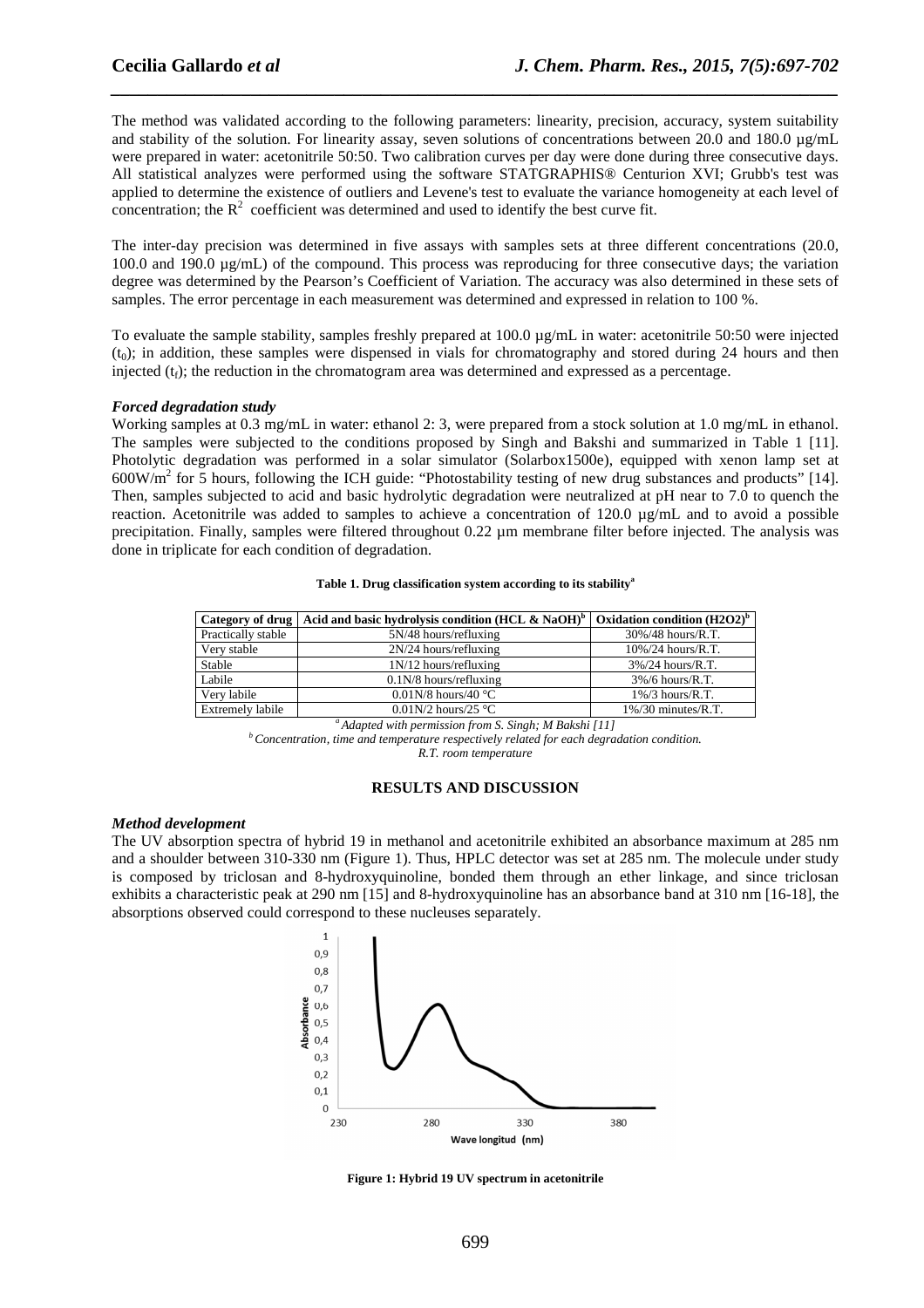The effect of stationary phase and mobile phase was evaluated. According to the non-polar nature of the hybrid 19, three types of stationary phase were assayed and results were summarized in Table 2. The C8 column generated short retention time with acetonitrile concentrations upper than 60%, however decreasing proportions of organic solvent, the retention time increased greatly; all peaks showed symmetry problems and was not possible to guarantee the integration of the target peak.

*\_\_\_\_\_\_\_\_\_\_\_\_\_\_\_\_\_\_\_\_\_\_\_\_\_\_\_\_\_\_\_\_\_\_\_\_\_\_\_\_\_\_\_\_\_\_\_\_\_\_\_\_\_\_\_\_\_\_\_\_\_\_\_\_\_\_\_\_\_\_\_\_\_\_\_\_\_\_*

| Table 2. Effect of the stationary phase and organic solvent in the mobile phase for the hybrid 19 retention and symmetry in HPLC |
|----------------------------------------------------------------------------------------------------------------------------------|
| analysis <sup>a</sup>                                                                                                            |

| Column | Methanol $(\sqrt[6]{\cdot})^b$ | Acetonitrile $(\%)^b$ | tR   | <b>Observations</b> |
|--------|--------------------------------|-----------------------|------|---------------------|
|        | 80                             |                       | 10   | Left asymmetry      |
|        | 70                             |                       | 27   | Left asymmetry      |
| C8     |                                | 80                    | 3.5  | Left asymmetry      |
|        |                                | 60                    | 6.4  | Left asymmetry      |
|        |                                | 40                    | 45   | Left asymmetry      |
|        |                                | 60                    | 3.4  | Symmetric           |
| Cyano  |                                | 50                    | 6.8  | Symmetric           |
|        |                                | 40                    | 7.3  | Symmetric           |
|        | 90                             |                       | 11   | Slight asymmetry    |
| C18    | 85                             |                       | 11.7 | Slight asymmetry    |
|        |                                | 80                    | 4.6  | Left asymmetry      |
|        |                                | 60                    | 8.9  | Left asymmetry      |
|        |                                | 50                    | 20.5 | Left asymmetry      |

*<sup>a</sup>Concentration at 100.0 µg/mL, flux 1.0 mL/ min, injection volume 20 µL, detection at 285 nm. b % of organic solvent in aqueous-organic mobile phase.* 

The cyano column resulted in short retention times, even using low amounts of organic solvent and producing overlaping between signals of hybrid 19 and solvent, for this reason this stationary phase was discarded.

The best symmetry factor of target peak was observed with C18 stationary phase and methanol as organic solvent in the mobile phase. The mobile phases: 80% acetonitrile and 85% methanol, used with the C18 column showed similarly strength elution (Snyder's polarity index, P': 6.68 and 6.46 respectively), nevertheless acetonitrile caused smaller retention times indicating higher affinity with the hybrid 19 and therefore requiring small amounts of the solvent to reduce the duration of the method.

The gradient effect was explored using water pH 3.0: acetonitrile as mobile phase and C18 column. 85% phosphoric acid was used to achieve pH 3.0 in mobile phase and thus improve the efficiency of the column. Two samples were used: one freshly prepared solution of hybrid 19 at 100.0 µg/mL, dissolved in water:acetonitrilo 50:50, and onother solution prepared as above described, and subject to irradiation in the solar simulator for 6 hours at 700 W/m<sup>2</sup>. Finally, a good resolution of hybrid 19 peak from its degradation products with a shorter time of analysis was achieved applying the gradient method described in the experimental section as chromatographic conditions.



**Figure 2: Chromatographic profile of photodegraded solution of hybrid 19. C18 column and water pH 3.0: acetonitrile as mobile phase under gradient** 

Retention time average of the hybrid 19 was  $13.43 \pm 0.21$  minutes, the capacity factor was 3.196, and the peak area varied less than 1.2% in system proficiency testing, tailing factor was 0.66 and theoretical plates for the molecule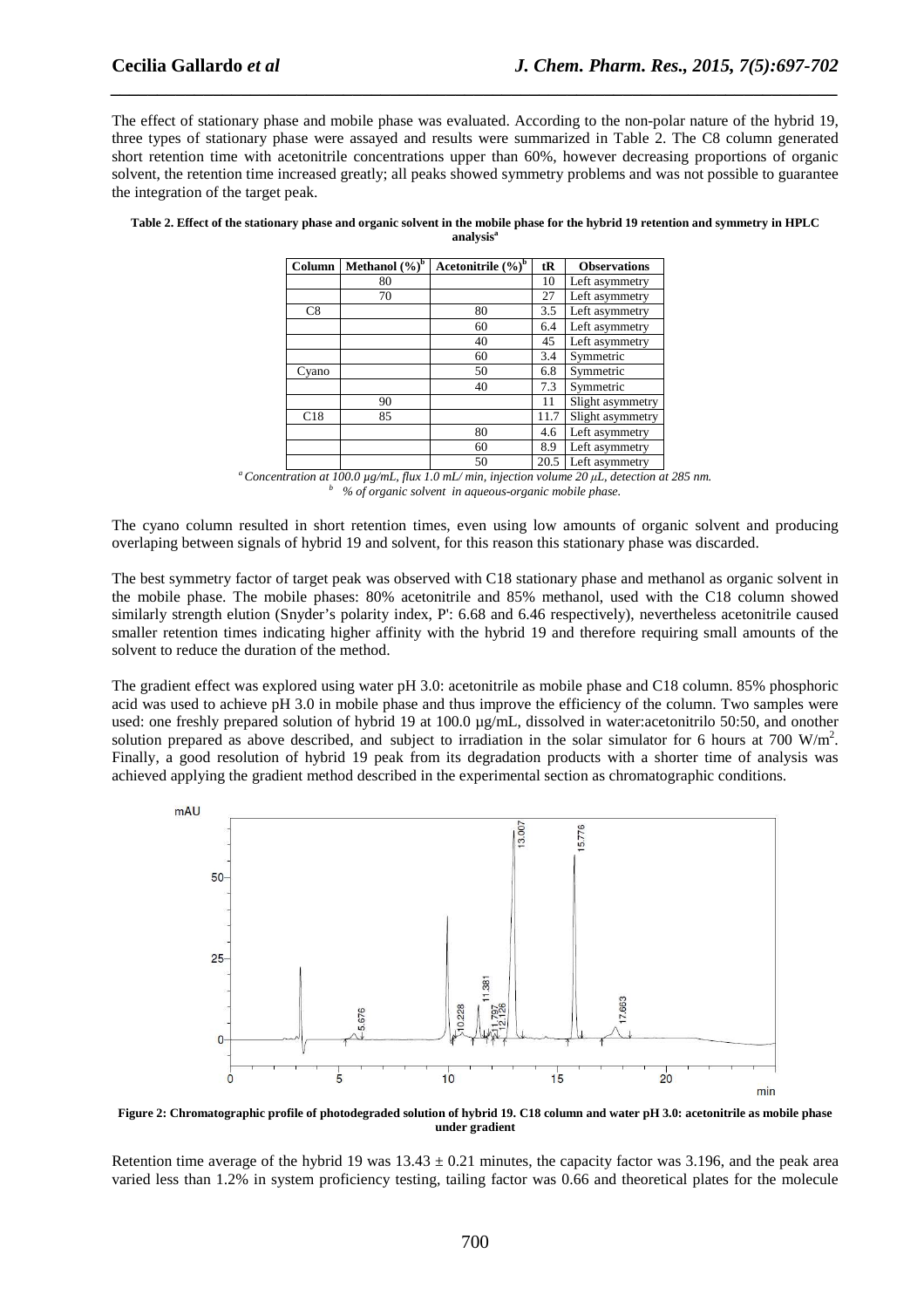was 12,616, the hybrid 19 peak resolution value was 3.843. The above calculations were performed using the chromatographic analysis software with dead time value of 3.1 min and 250 mm as column length.

*\_\_\_\_\_\_\_\_\_\_\_\_\_\_\_\_\_\_\_\_\_\_\_\_\_\_\_\_\_\_\_\_\_\_\_\_\_\_\_\_\_\_\_\_\_\_\_\_\_\_\_\_\_\_\_\_\_\_\_\_\_\_\_\_\_\_\_\_\_\_\_\_\_\_\_\_\_\_*

Figure 2 shows the chromatographic profile of photo-degraded sample, where seven degradation products are observed at retention times of 5.6, 10.2, 11.4, 11.8, 12.1, 15.8 and 17.7 min. Degradation compounds did not interfere with the identification and quantification of the hybrid 19, suggesting that the method is indicative of stability. The peak at 9.7 minutes was generated by the gradient method and it was considered as a base line perturbation.

The UV spectra suggested the formation of a degradation compound containing both triclosan and 8 hydroxyquinoline nucleus ( $t_R$ 15.8 min), other are formed by ether bond cleavage of hybrid 19. Peaks at 10.2, 11.4, and 12.1 min showed absorbance spectra attributed to the triclosan nucleous, while peaks at 5.6 and 17.7 min presented the absorbance attributed to 8-hydroxyquinoline.

## *Method validation*

The absence of outliers in the linearity of the method determined by Grubb's test at significance level of 5% allowed working with 42 data from six regressions. The verification of the homogeneity variance between seven concentration levels was performed using Levene's test (95% of confidence). Results showed that the variance in the analyzed levels was heteroscedastic; due to this result, a weighted linear regression was done to reduce the error in the estimated concentration; the model: Area=3465.4+11538.3\*concentration, presented a  $R^2$  = 99.4%. This was the best fit found.

Sample stability was also tested in the assay conditions. It was found a reduction in integration area was less than 1% in samples prepared and stored 24 hours prior to HPLC analysis. These results suggested that it is possible to make injections with samples prepared up to 24 hours in advance.

Results obtained for precision and accuracy of the method were summarized in Table 3. The variation coefficient for intra- day assay varied between 1.25% and 1.42 %, while the variation coefficient in the inter-day assay had an average value of 2.49%. These values are within the ranges permitted for analysis methods of pharmaceutical products and raw materials [19]. The accuracy evaluated at three concentration levels was 102.5 %, indicating that the method tends to deliver 2.5% more values than the real value of the molecule concentration.

|                                      | Intra-day precision |                             | <b>Inter-day precision</b> |                             | Accuracy   |
|--------------------------------------|---------------------|-----------------------------|----------------------------|-----------------------------|------------|
| <b>Concentration</b><br>$(\mu g/mL)$ | $Mean* + SD$        | Coefficient of<br>variation | $Mean* + SD$               | Coefficient of<br>variation | $% EE+100$ |
| 20.16                                | $20.26 + 0.29$      | 1.42                        | $20.06 \pm 0.9$            | 4.15                        | 99.5       |
| 100.8                                | $104.62 + 1.31$     | 1.25                        | $104.29 \pm 1.25$          | 0.95                        | 103.5      |
| 191.52                               | $195.99 + 2.66$     | 1.36                        | $200.14 + 8.39$            | 2.36                        | 104.5      |
| $*_{n=5}$                            |                     |                             |                            |                             |            |

**Table 3. Precision and accuracy of chromatographic method** 

## *Forced degradation study*

Although is recommend carry out stress stability test with 1.0 mg/mL solution of the active ingredient [8,13]; due to the low aqueous solubility of the hybrid 19, a solution with a lower concentration was prepared and it was necessary a binary mixture of water:ethanol 2:3 as solvent, being the maximum amount of water allows to dissolve 0.3 mg/mL of the hybrid 19, whereby it prevented that the active ingredient and the reagents precipitated in the reaction medium. Because approximately 70% of active ingredients discovered in last years have low solubility in water [20], the concentration and the dissolution medium are current problems in forced stability studies. One possibility to overcome this difficulty is working with samples as suspensions [7], however in this approach the solution was used because solid state stability is greater. In preliminary tests, it was found that acetonitrile as solvent promoted degradation reactions of hybrid 19, therefore this was replaced by ethanol.

The degradation percentages for each stress conditions evaluated were summarized in Table 4. In this study, a sufficient degradation percentage is more than 5% [6]. In acid condition aln sufficient degradation was achieved with the following conditions: 2 N HCl / 24 hours / reflux. These conditions corresponds to a very stable molecule. The low solubility of sodium hydroxide in ethanol was found as complication in basic degradation. A sufficient degradation was accomplished with 1 N NaOH / 12 hours / reflux. All together these results suggest that the hybrid 19 may be classified as stable in basic conditions. On the other hand, when the hybrid 19 was exposed to 10%  $H<sub>2</sub>O<sub>2</sub>$ during 24 hours at room temperature, a sufficient degradation was reached, indicating that the hybrid 19 was very stable against oxidizing agents.